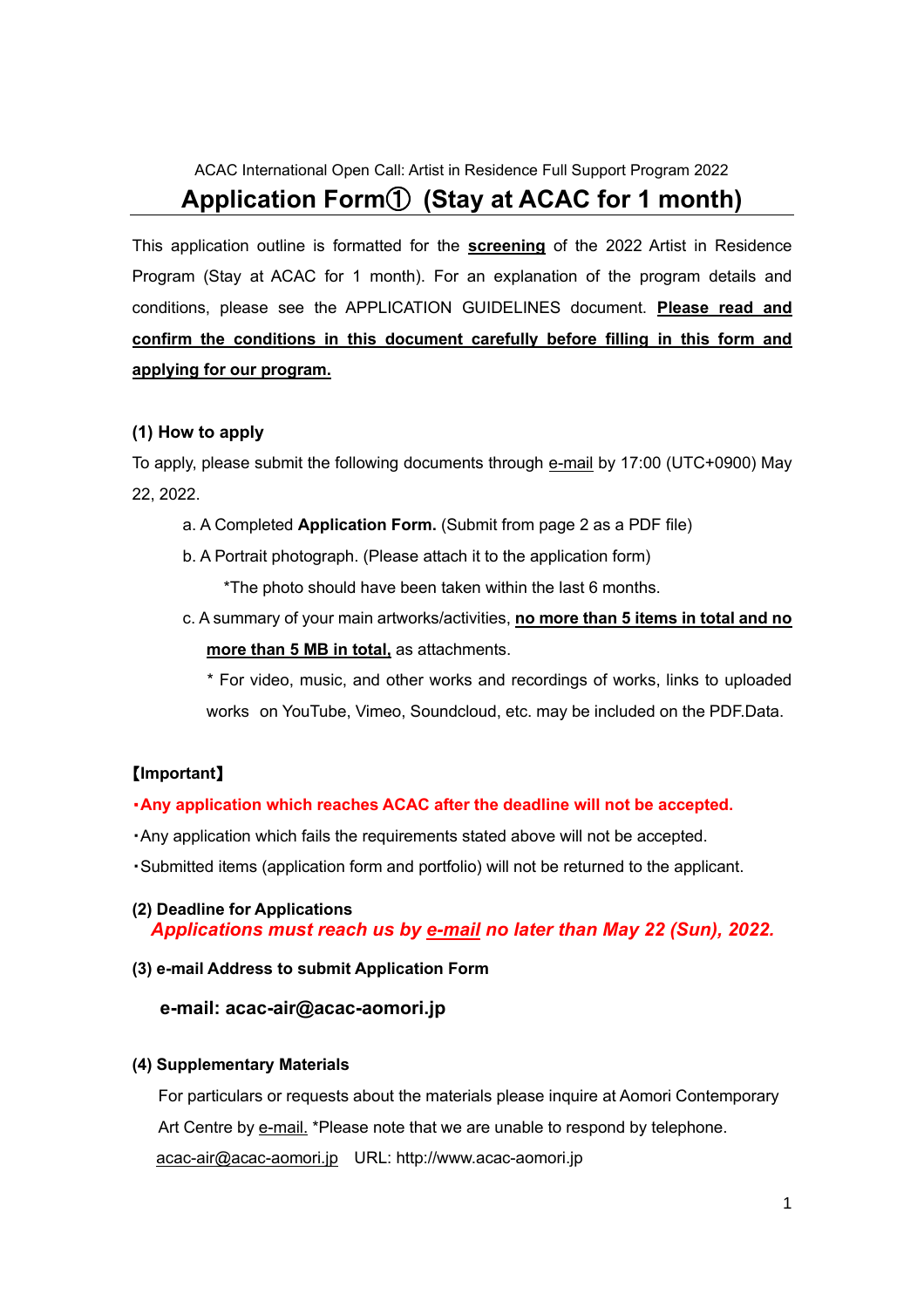# **FORM (1/6)**

# **ACAC International Open Call: Artist in Residence Program 2022: Making Things**

### **A. Personal Information**

| First Name:                                                             | Family Name: |                     |                                       |  |
|-------------------------------------------------------------------------|--------------|---------------------|---------------------------------------|--|
| Name as recorded in passport (if different from above)                  |              |                     | -Please attach your<br>portrait here. |  |
| Home Address:                                                           |              |                     |                                       |  |
| E-mail:                                                                 |              |                     |                                       |  |
| Tel:                                                                    |              |                     |                                       |  |
| Genre or Media of the artwork: (For example; drawing, performance, etc) |              |                     |                                       |  |
| Date of birth: year/month/day                                           | Age:         | Town/City of birth: |                                       |  |
| Nationality:                                                            |              |                     |                                       |  |

### **B. Curriculum Vitae and Record of Activities**

#### 1. Curriculum Vitae

| Year/Month | Academic background |  |  |
|------------|---------------------|--|--|
|            |                     |  |  |
|            |                     |  |  |
|            |                     |  |  |
|            |                     |  |  |
|            |                     |  |  |
|            |                     |  |  |
|            |                     |  |  |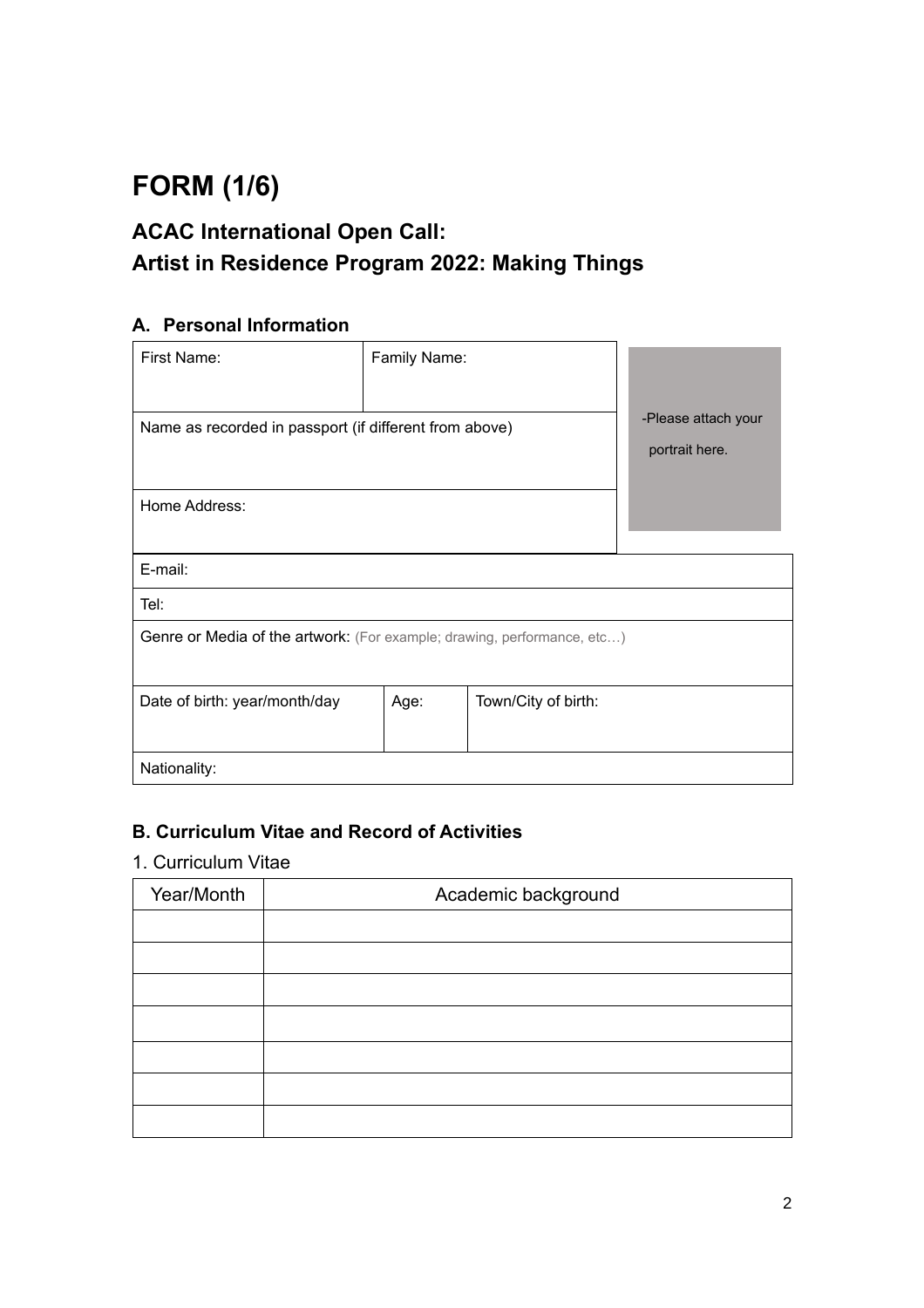# **FORM (2/6)**

### 2. History of Activities(selected)

\* Please write your selected exhibitions or activities. If you would like to attach full version's "History of Activities" that will only be used in the selection process, please do so on a separate sheets.

| Year/Month | History of creative activities, main exhibitions of works, experience of working in residence, etc |
|------------|----------------------------------------------------------------------------------------------------|
|            |                                                                                                    |
|            |                                                                                                    |
|            |                                                                                                    |
|            |                                                                                                    |
|            |                                                                                                    |
|            |                                                                                                    |
|            |                                                                                                    |
|            |                                                                                                    |
|            |                                                                                                    |
|            |                                                                                                    |
|            |                                                                                                    |
|            |                                                                                                    |
|            |                                                                                                    |
|            |                                                                                                    |
|            |                                                                                                    |
|            |                                                                                                    |
|            |                                                                                                    |
|            |                                                                                                    |
|            |                                                                                                    |
|            |                                                                                                    |
|            |                                                                                                    |
|            |                                                                                                    |
|            |                                                                                                    |
|            |                                                                                                    |
|            |                                                                                                    |
|            |                                                                                                    |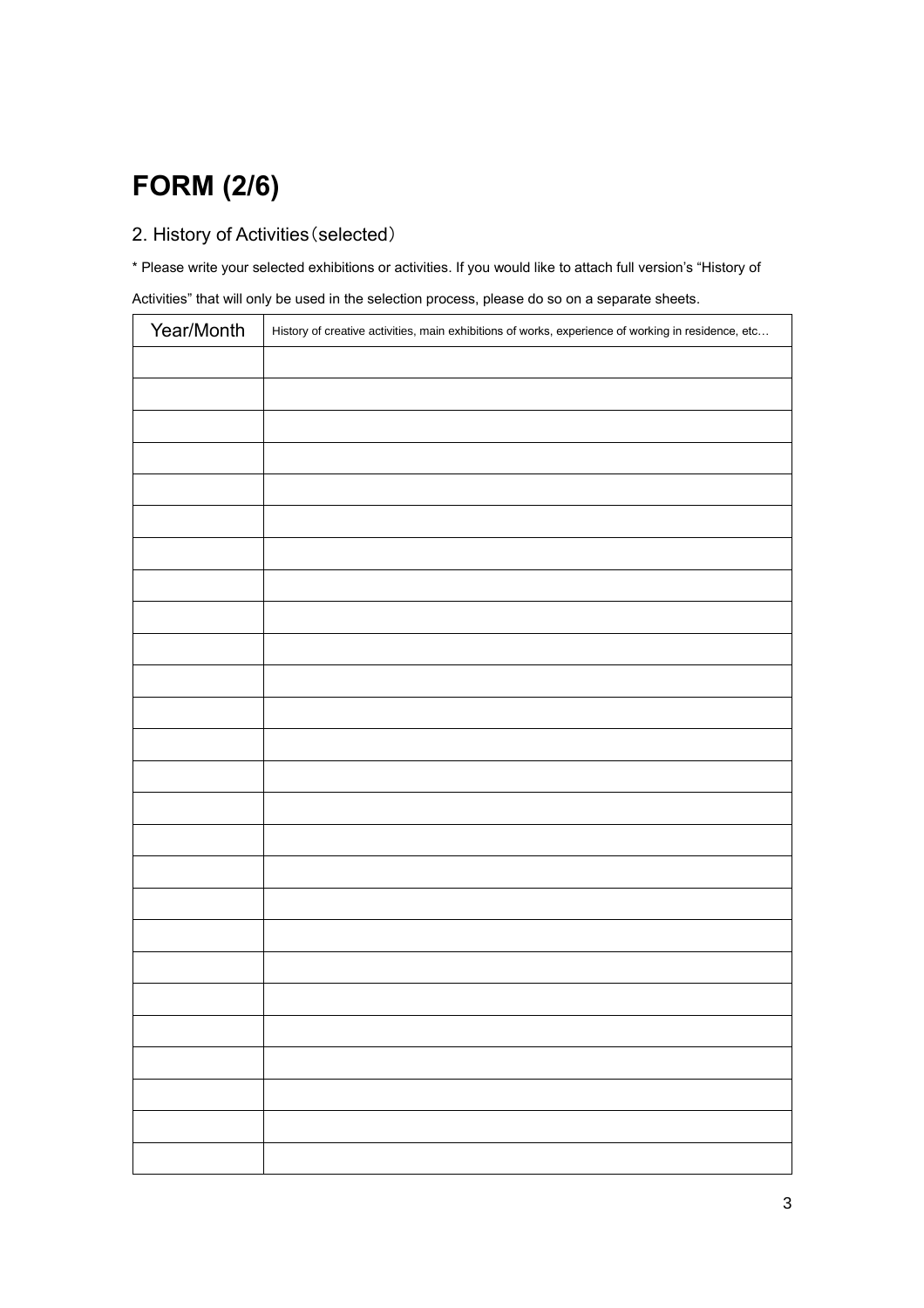# **FORM (3/6)**

## **C. Preferred Schedule of stay**

Preferred Schedule of stay at the ACAC must be chosen one month between September 8 (Thu) and December 14 (Wed), 2022. Please fill in the dates you wish to stay.

| Preferred Schedule of stay |  |
|----------------------------|--|
| <b>First Choice</b>        |  |
| Second Choice              |  |
| <b>Third Choice</b>        |  |

| Preferred Schedule of stay      |                  |
|---------------------------------|------------------|
| <b>First Choice</b>             | From September 8 |
| Second Choice<br>From October 1 |                  |
| <b>Third Choice</b>             | From November 14 |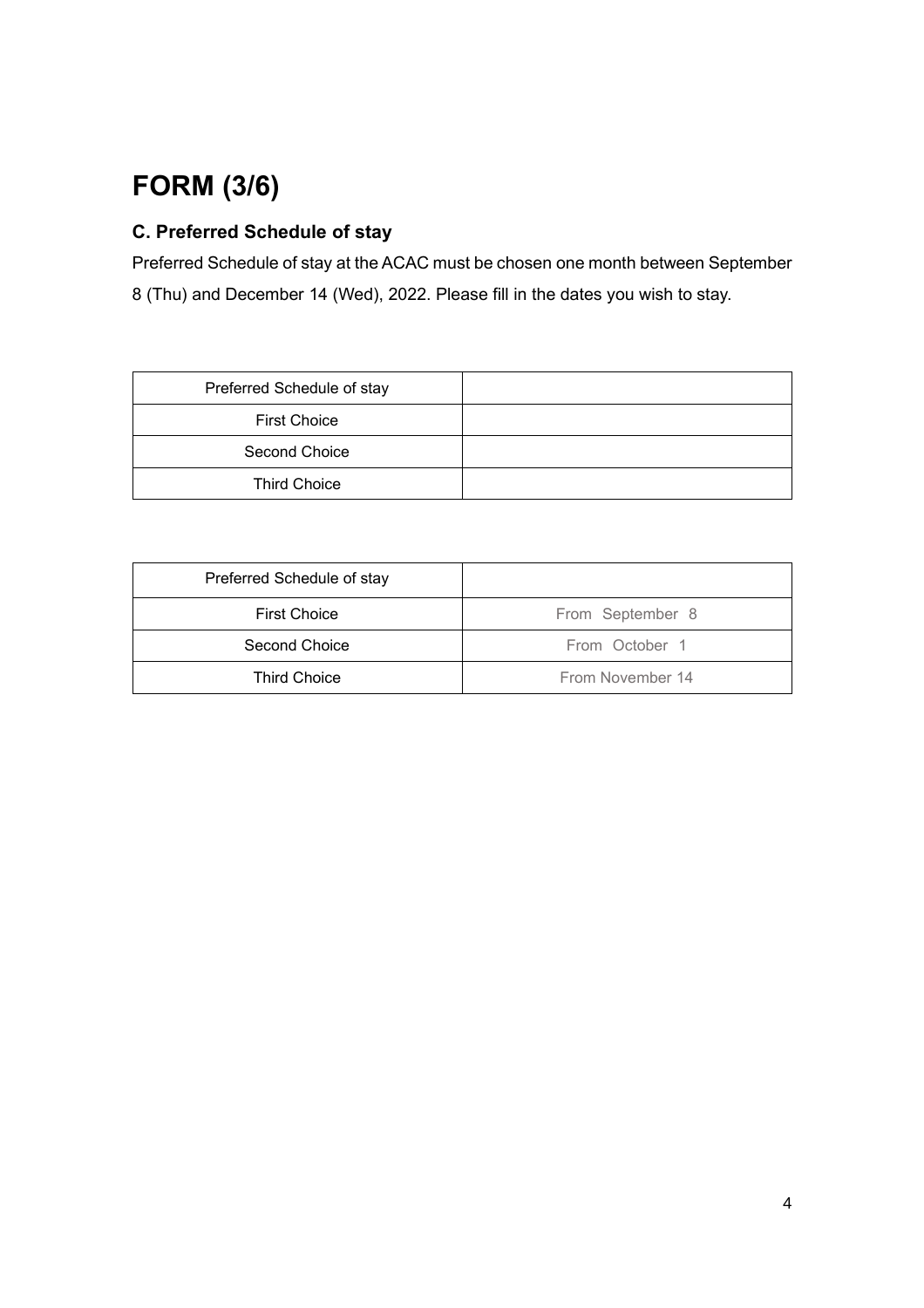# **FORM (4/6)**

## **D. Artist's Statement:**

Please complete your Artist's Statement. Photos and illustrations may be attached.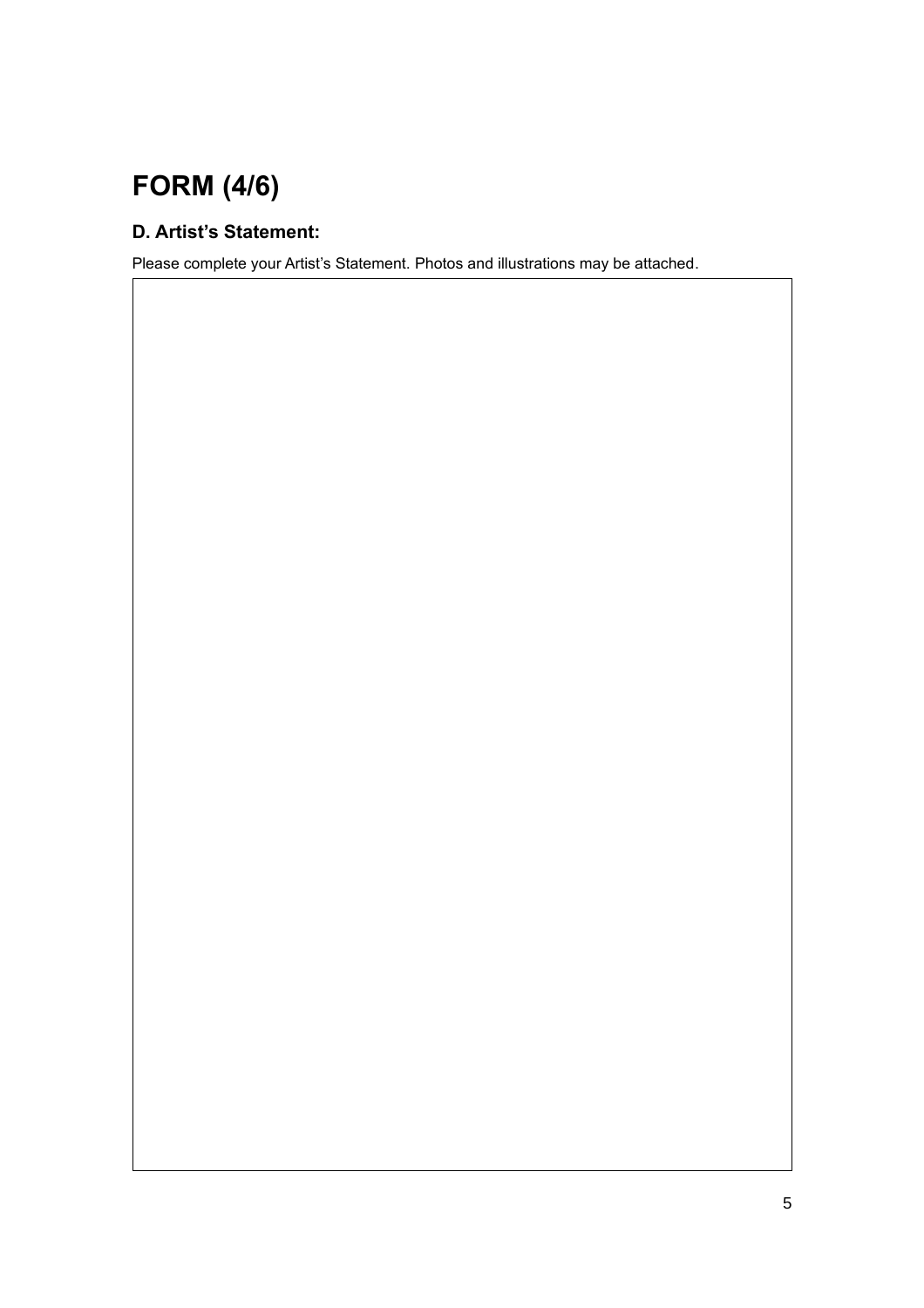# **FORM (5/6)**

### **E. Residence Proposal**

Please describe all planned resident production activities. (Multiple plans accepted)

(Please also provide an exhibition plan if you would like to hold an exhibition.) Photos and illustrations may be attached.